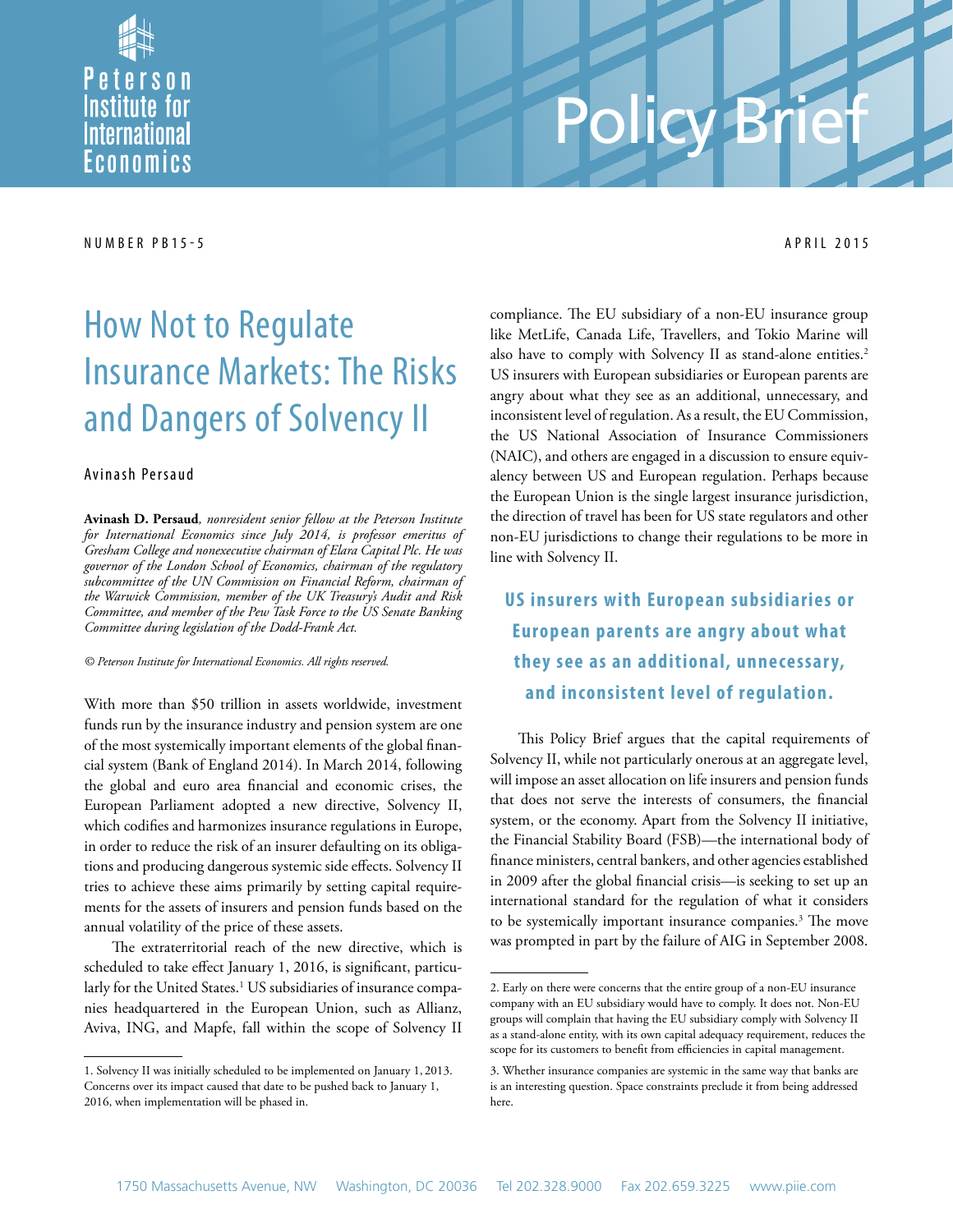The FSB's list of systemically important insurance companies includes a number of non-European groups, including AIG, MetLife, Prudential Financial, and Ping An Insurance.<sup>4</sup> But given the influence of EU countries on the FSB, the long reach of Solvency II and the dearth of fundamental thinking about the nature of the risks of insurance companies, the standard to which the FSB is holding these firms looks increasingly similar to Solvency II.<sup>5</sup>

Regulation of banks and insurers has long pivoted on the idea of moving firms toward best practice (see Goodhart 2011). Basel I and II, the banking regulations put forward by the Basel Committee on Banking Supervision, were originally designed only for the internationally systemically important banks. However, deviations from Basel II were considered suspect by the marketplace, and so it became the standard for all banks. Pushed along by extraterritoriality, the pressure for equivalence, and the FSB's initiative, Solvency II and its approach of common valuations and risk assessments when calculating capital requirements have become the "best practice" standard in insurance and pension fund regulation everywhere.

The main problem with Solvency II is that the riskiness of the assets of a life insurer or pension fund with liabilities that will not materialize before 10 or sometimes 20 years is not well measured by the amount by which prices may fall during the next year.<sup>6</sup> Solvency II fails to take account of the fact that institutions with different liabilities have different capacities for absorbing different risks and that it is the exploitation of these differences that creates systemic resilience. An alternative approach that is more attuned to the risk that a pension fund or life insurer would fail to meet its obligations when they come due (shortfall risk) and less focused on the short-term volatility of asset prices would correct this problem.

#### WHAT'S WRONG WITH SOLVENCY **II**?

Solvency II was developed at the turn of the 21st century and modeled on the Basel II accord on the supervision of international banks. Both documents reflected faith in the "marketization of finance"—the idea that markets are better than financial firms and individuals at pricing and managing financial risks. This faith in markets was not limited to regulators but part of the zeitgeist of the 1980s and 1990s. It is a common feature of financial booms. Underpinning this conviction were the related beliefs that all assets had one price—the price that could be obtained were the asset to be sold in the marketplace tomorrow—and that the short-term volatility of this price captured the asset's riskiness. The capital adequacy regimes developed under Basel II and Solvency II marched in union with the shift toward mark-to-market accounting and risk management systems based on price volatility such as "value at risk." These ideas were seen to be grounded in theory and closely followed the capital asset pricing model popular with mutual funds investing in continuously trading markets.

The majority of assets in the world, especially long-term assets, such as property, infrastructure, or human capital, are not continuously traded. However, many regulators saw their task as bringing the purchase of an insurer's assets into the open. Their intention was to require insurers to hold assets that everyone priced and risk-assessed in the same way. Before the global financial crisis, this focus on consistent valuations had many perceived benefits, including fraud-busting transparency, level playing fields, and the imposition of market discipline. Investment banks also liked this approach as it created a new universe of financial innovation in which risks and balance sheets could be sliced and traded.7

Solvency II's solvency capital requirement is made up of a series of capital requirements for the risk of different activities, such as insurance risk, counterparty risk, and investment risk. In the last quantitative impact assessment reported by the European Insurance and Occupational Pension Authority (EIOPA), capital for the market risk of investments constituted the largest component of life insurers' capital requirements, accounting for more than 60 percent of their total capital requirements for many life insurers. The standard formula for capital with respect to market risk of investments sets the amount of capital required as that which would absorb a oneyear decline in asset values of a scale that is estimated to take place no more than once every 200 years.

In the case of equities quoted on an exchange in the European Economic Area or the Organization for Economic

<sup>4.</sup> The FSB has declared the following insurance companies to be globally and systemically important: Allianz SE; American International Group, Inc.; Assicurazioni Generali S.p.A.; Aviva plc; Axa S.A.; MetLife, Inc.; Ping An Insurance (Group) Company of China, Ltd.; Prudential Financial Inc.; and Prudential plc.

<sup>5.</sup> A number of bodies, including the International Association of Insurance Supervisors and the FSB, are working toward establishing an international capital standard for internationally active insurance companies. Their stated goal is not so much a common capital requirement but a common framework. If the common framework focuses on short-term price volatility of assets rather than long-term shortfall risk, however, the damage is done whatever the capital requirement.

<sup>6.</sup> Not all insurers have long-term liabilities. Casualty insurers, for example, have potentially short-term liabilities. In Europe and elsewhere, however, life insurance companies hold 80 percent of the assets held by insurers (see European Insurance in Figures, Statistics No. 48. Insurance Europe, 2014, pp. 54–56).

<sup>7.</sup> It was not simply good luck for investment banks that regulators adopted this approach. They had a strong hand in making the case (see Persaud 2003).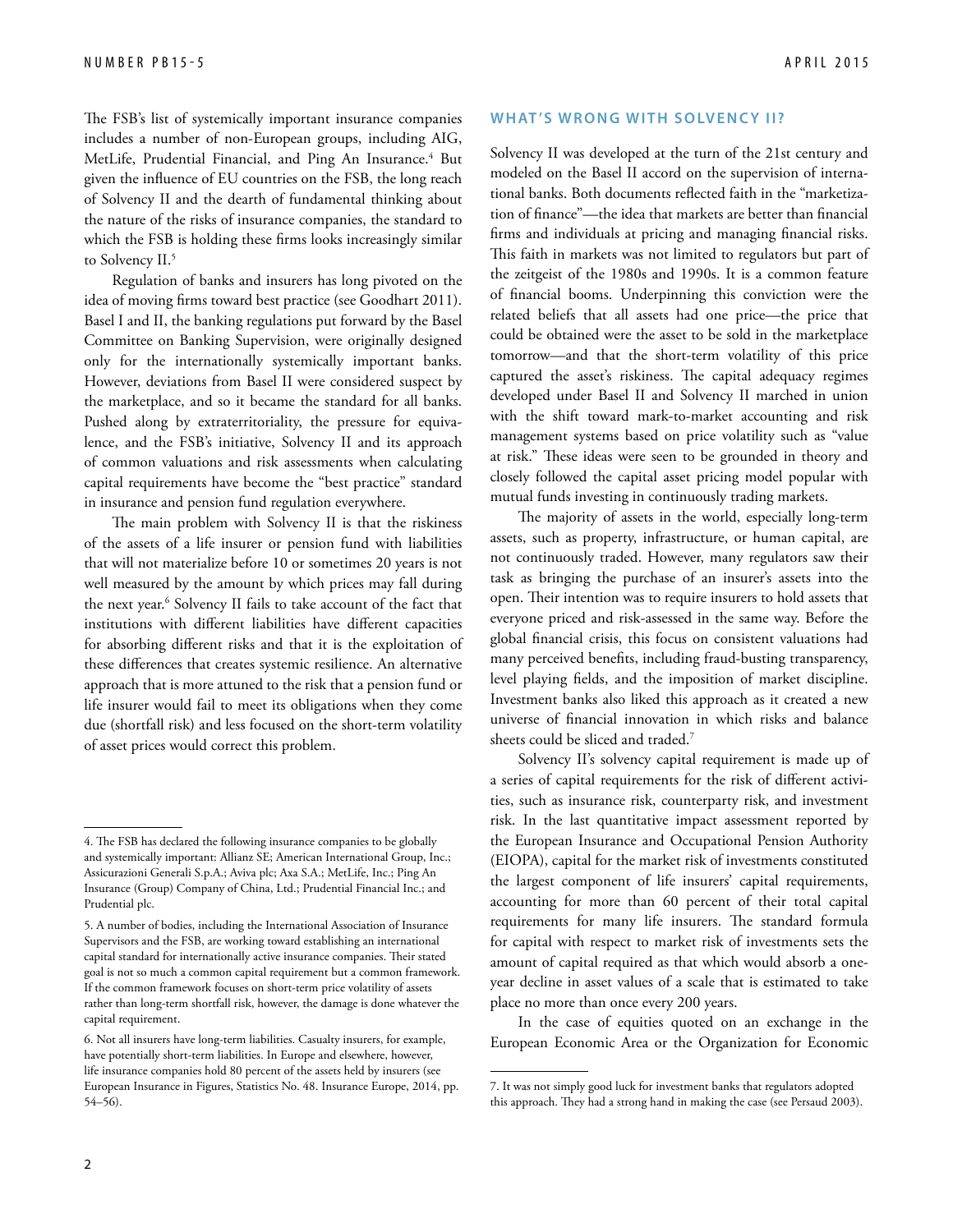Cooperation and Development (OECD), the standard formula of Solvency II requires that capital be provided for a 39 percent fall in prices. For other equities, such as emerging market equities or developed country private equity, it requires a capital provision sufficient to cover a 49 percent decline.<sup>8</sup> Reductions are made to account for the financial cycle, the tax effects of insurance loss, and the risk-absorptive aspects of technical insurance provisions. Quantitative impact assessments of Solvency II indicate that insurers would need to put up capital worth 23–28

### **Solvency II could...reduce ownership of risk assets by life insurers and pension funds by as much as \$5 trillion.**

percent of the value of their equity holdings compared with just 3.0 percent of the value of a 10-year A-rated corporate bond.9 Preparation for Solvency II and previous regulatory preferences have already pushed insurers' holdings of equity and property down to about half of what they were 20 years ago. Although equity and property represent only 12 percent, or \$6 trillion, of their holdings today, these worldwide holdings would account for 37 percent of life insurers' capital adequacy requirements under Solvency II if they were to hold on to them.

In parallel with Basel II, large insurance companies may adopt regulatory-approved internal risk models beyond these standardized specifications. However, these models are not a license to deviate from the central treatment of the risk of a once-in-200-years fall in asset prices measured over a year, merely a licence to extend this approach to asset classes not listed by the regulators.

Following a series of quantitative impact assessments and simulations, investment managers of insurers generally accept that, as a result of the disproportionate impact on their aftercapital-charge returns, Solvency II will lead to a switch out of public and private equity, infrastructure bonds, property, and low-rated corporate bonds.<sup>10</sup> Regulators imposed this shift in

the name of protecting consumers from insolvent insurers, but it is actually not in the interests of consumers of long-term insurance or pension products and has other wider, adverse consequences for financial stability and economic growth. Although it is also not in the insurer's interest to annoy the regulator, or even to worry about systemic risk, some insurance CEOs have warned of a negative impact on infrastructure financing in their private and sometimes public remarks.<sup>11</sup>

The architects of Solvency II describe their framework as being risk sensitive and adhering to market-consistent valuations. These terms sound sensible. Who would insist on being risk insensitive or market inconsistent? As a result, the rationale of Solvency II received scant scrutiny. Yet it rests on a flawed view of the investment risk of a life insurer or pension fund. The riskiness of the assets of a life insurer or pension fund with liabilities that will not come due before 10 or sometimes 20 years is not well measured by a once-every-200-year drop in prices on a one-year basis. The capital asset pricing model fails to account for the fact that institutions with different liabilities have different capacities for absorbing different risks.

The regulatory-induced reduction in the holdings of longterm investments by long-term savings institutions will reduce returns to consumers and magnify the risks they take. It will reduce the risk-absorptive capacity of the financial system, making it less resilient. Anticipation of the impact of Solvency II and other regulatory and accounting pressures has already reduced their holdings of equities, but insurers and pension funds still hold about 15–20 percent of the equities in developed markets (Bank of England 2014). The arrival of Solvency II will accelerate equity disposals, reduce the universe of equity investors and hence increase the cost of long-term investment by companies, reducing economic growth.

One irony of this policy is that quantitative easing by central banks in recent years has been aimed at encouraging investors to buy risky assets like equities and long-term corporate bonds by reducing the return on safe assets (government bonds). The Federal Reserve, the Bank of Japan, and the Bank of England purchased about \$5 trillion of such assets. Solvency II could act in the opposite direction and reduce ownership of risk assets by life insurers and pension funds by as much as \$5 trillion.

<sup>8.</sup> The European Economic Area is the European Union plus Norway, Liechtenstein, Iceland, and, pending ratification, Croatia.

<sup>9.</sup> Holding an A-rated EU government debt instrument actually reduces the capital requirement by 2.1 percent of the value of the government debt instruments.

<sup>10.</sup> Even before the most recent quantitative impact assessment, a 2014 survey of 223 insurers with European operations conducted by the Economist Intelligence Unit for BlackRock revealed that 97 percent agreed that the equity risk premium would have to rise to justify their investing in equities given the new capital charges, 91 percent agreed that share prices would be lower as a result of Solvency II, and 91 percent agreed that corporations would respond by switching from equity to debt issuance. For a simulation exercise on the impact of Solvency II on insurers investments, see Thibeault and Wambeke (2014).

<sup>11.</sup> Tidjane Thiam, then CEO of Prudential Insurance of the United Kingdom, was quoted as saying "the proposed Solvency II regime could prevent insurers from investing in infrastructure and property…costing the UK jobs and growth" (*Independent*, August 14, 2013).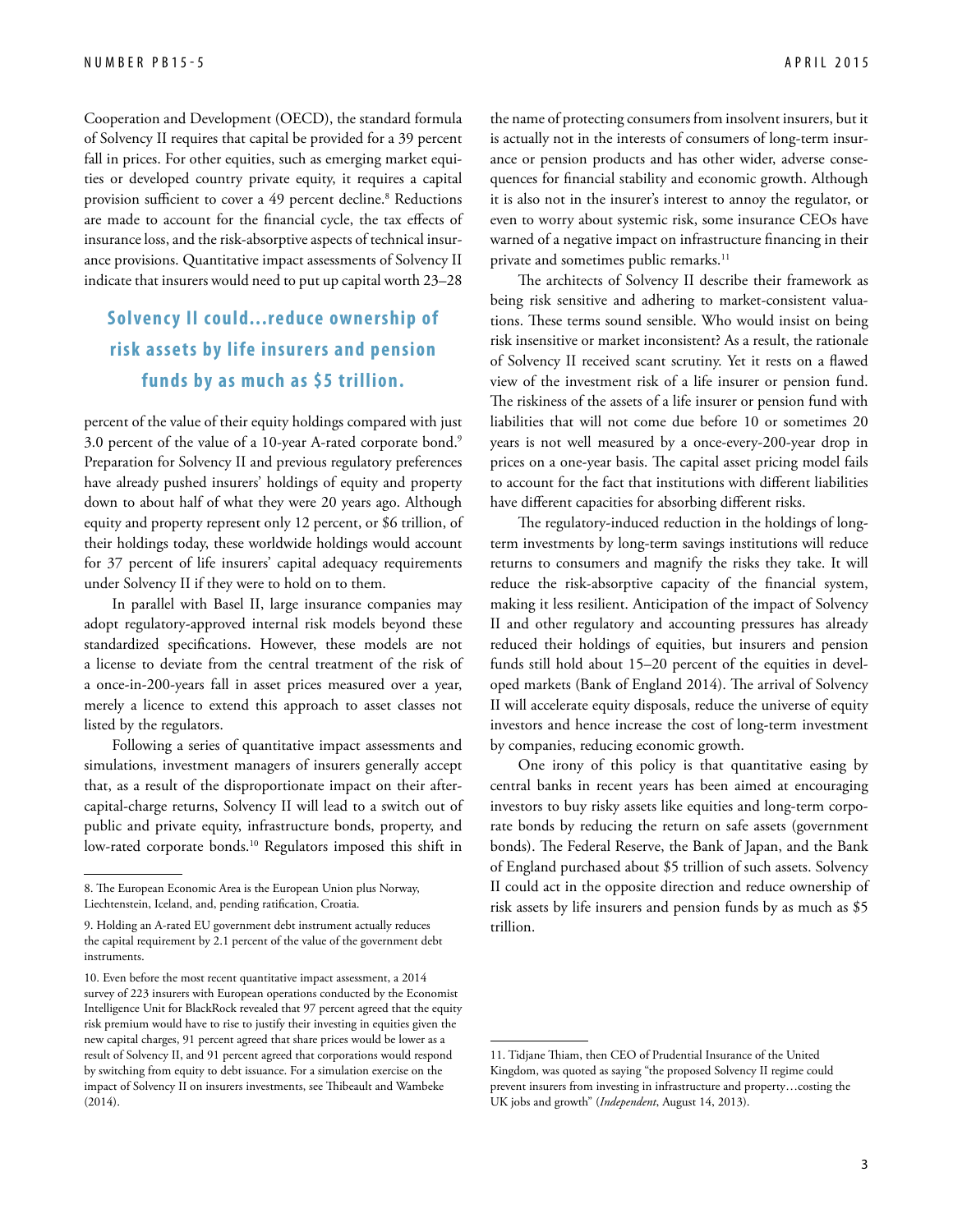#### **Fundamental Principles of Investment Risk**

A review of the fundamental principles of investment risk helps to illuminate this argument as it applies to investments by a life insurance company or pension fund.

An investment that delivers a return beyond that of a safe asset, such as cash in a bank with a US government deposit guarantee, requires some degree of risk. Different potential returns depend on taking different risks. The main investment risks are credit, liquidity, and market risk.

The 7 percent return on a US corporate bond, for example, comprises the following components:

- the risk-free rate (the return available on cash),
- the return from taking a credit risk (the risk that the issuer of the bond goes bust over the year),
- the return from taking a liquidity risk (the risk that the holder of the bond will have to accept a lower price if he or she has to sell the bond in a short period of time without waiting to find a more interested buyer), and
- the return from taking market risk (the risk that the price of the bond falls other than for credit or liquidity risk reasons, perhaps as a result of rising interest rates).

Avoiding each of these risks requires a different hedging strategy.

#### *How to Hedge Different Investment Risks*

The principal hedging strategy for credit risks is diversification. An investor holding a General Motors bond, for example, could include it in a portfolio of bonds issued by GM's main competitors, who might increase their car sales if GM got into trouble. The investor could also hold bonds issued by companies whose success might come at the expense of all traditional car companies—companies like Tesla or BP.

Liquidity risks are best hedged by having time to sell. An illiquid asset is one whose price falls below what could otherwise be obtained if there were more time to find a suitable buyer. One way to buy time is to finance an asset with a long-term mortgage. In general, the more one is able to wait for a suitable buyer, the lower the liquidity risk.

Market risks are hedged through a combination of diversification across uncorrelated market risks and time to allow for panic, uncertainty, or some other temporary reason for an extreme valuation to unwind.

Credit and liquidity risks are hedged in different ways, however. Time hedges liquidity risk, but more time in which a shock can arrive and a company can go bust increases credit

risk. There is little credit risk in holding a GM bond for one day, much more if it is held for 20 years. Diversification across similarly sized but differently correlated credit risks reduces aggregate credit risk, but diversifying across equally illiquid assets does not reduce liquidity risks. The bottom line is that credit and liquidity risks are different risks, hedged in different ways and not usefully added up or sliced and mixed together, despite the best efforts of investment banks.

#### *Different Capacities to Hedge Different Risks*

Many investors have a natural capacity to hedge one or more types of risk. A bank with thousands of borrowers in different economic sectors can get paid for taking credit risks and self insure against these risks through diversification. Doing so is the real business model of banks. However, a bank with loans funded by cash deposits or money market funds that can be withdrawn overnight has limited capacity to hedge liquidity and market risks. Ideally, such a bank should earn the credit risk premium from lending to a diversified group of borrowers and charge enough that it can pay to transfer the portfolio of market and liquidity risks to someone else who can hedge these risks more cheaply.

During the global financial crisis, risk transfers went in the opposite direction. Regulatory capital charges on credit risks but not liquidity risks encouraged banks to sell credit risks and buy liquidity risks.<sup>12</sup>

When Lehman Brothers went bankrupt on September 15, 2008—triggering a global meltdown in financial markets and institutions—creditors of its UK arm contemplated losses on the order of \$200 billion, as the price of the illiquid credit assets held by Lehman plunged below its liabilities (Cline and Gagnon 2013). However, with some irony, the longer the administrators took to unwind the complex array of the bank's assets and liabilities, the more the prices of those assets recovered. Seven years later, the administrators of the UK operation were able to announce that they had recouped all of the cash owed to secured and unsecured creditors. Despite their own enormous bill, they were left with a modest surplus, according to Tony Lomas, the PwC partner leading the winding up (*Financial Times*, March 5, 2014). Illiquidity played a major role in the last banking crisis and many before it.

Life insurers and young pension funds with likely concentration of payouts in 20 years have a natural capacity to take

<sup>12.</sup> Often, when banks sold credit risks to investors through special purpose vehicles, they made these vehicles more attractive to investors by providing a liquidity backstop (an agreement to buy back the assets).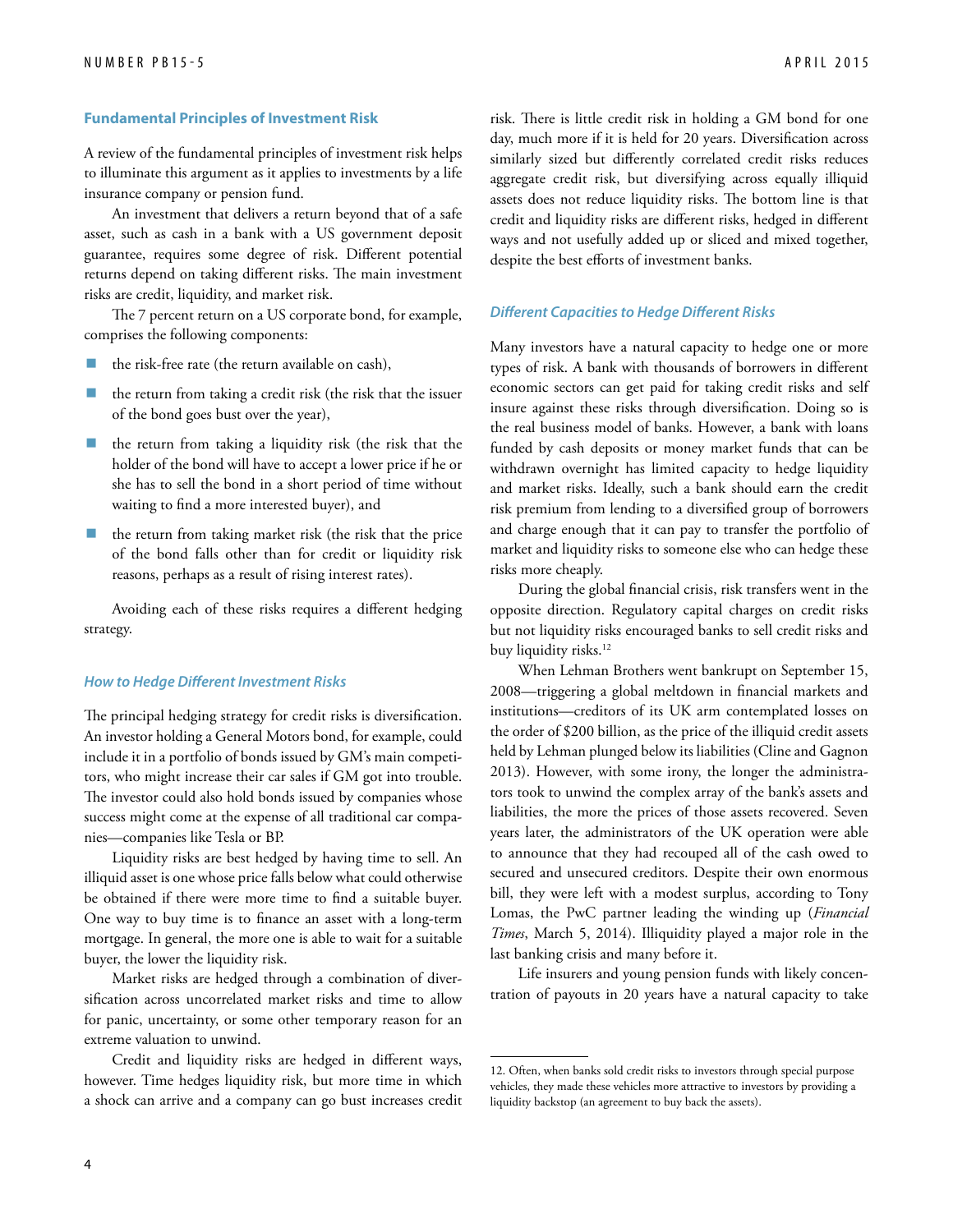liquidity and market risks and earn the liquidity and market risk premia. They do not have a natural capacity to hold credit risk.13

To see why, imagine two different portfolios of assets with the same expected annual return. The first is a package of poor but highly diversified and liquid credit risks listed and traded frequently on an exchange. The second is a portfolio of government-guaranteed loans that cannot be sold without a lengthy permission process. This instrument has low credit but high liquidity risks. Imagine that the investment strategy of the life insurer is to pop the two portfolios in a safe and to open the safe only to retrieve them when it had to make a payout, in about 20 years' time. The portfolio with the high credit risks will likely underperform the portfolio with high liquidity risks, because one of the credits in the poor-credit-risk portfolio will probably go bust. The longer the period, the more likely that will be.

#### **Shortfall Risk Not Short-Term Volatility**

For life insurers and pension funds, the risk of a shortfall in the return of the asset when they need to sell it is paramount. If they have a liability in 20 years' time, taking liquidity risk for the first 10 years does not endanger a shortfall, but taking credit risks for that time does. Shortfall risk is different and not well reflected, if at all, in the daily, monthly, or even annual volatility of the price of the asset. The capital asset pricing model is not designed for someone facing shortfall risk in 20 years' time. The model is designed for investors who may have to liquidate their assets quickly. Assets with low annual volatility but risks of a loss that rises over time or cannot be reduced over time may pose greater shortfall risk for a long-term investor than assets that exhibit high annual volatility but whose risks fall over time. The same amount of cash invested in a diversified portfolio of liquid credit risks may have a lower annual volatility but higher risk of failing to achieve the investment objective after 20 years than a diversified portfolio of illiquid private equity assets. From the perspective of a life insurer or pension fund, Solvency II thus muddles the notion of risk.

The attendant risk of an asset is not the same for everyone at all times: risk depends on who owns an asset and what they use it for. The right investment strategy is for investors to first hold risks they have a natural ability to hedge and to sell risks they cannot hedge to investors who can. To satisfy a hunger for returns, investors should begin by eating the free lunch on offer and understand that all other lunches come with a bill. This point may seem obvious, but Solvency II generates the opposite behavior.

#### **S&P 500, Life Insurers, and Solvency II**

These investment principles can be tested by examining the risks to a US subsidiary of a European life insurance firm of holding the components of the S&P 500 Index of large, liquid, US stocks. Since 1928 the S&P 500 Index has boasted an average return significantly above the risk-free rate of US government Treasury-bills or the riskier 10-year Treasury bonds. The credit and liquidity risks of this index are small, so this extra return is likely compensation for market risk.<sup>14</sup> Market risk is hedged by time as well as through diversification. The longer the time period over which the 500 stock portfolio is held and the more market risk is spread, the more likely the returns at the end of the period will be positive.

Over the past 22 years, the average daily return of the S&P 500 Index was 0.03 percent.<sup>15</sup> Although this return is more than double the average daily return of three-month US T-bills, it is not very representative of the distribution of daily returns, 48 percent of which were negative. Six percent of daily returns were more than two standard deviations below zero,<sup>16</sup> reflecting a "fattailed" distribution, in which the likelihood of extreme outcomes is greater than in a normal distribution. A money market fund or casualty insurer that may have to liquidate assets at short notice has no time over which it can hedge this size of market risk. The additional return for that investor from owning the S&P versus T-bills comes with a significant increase in shortfall risk.

Over the past 86 years, the average annual return of the S&P 500 was 12 percent.<sup>17</sup> The risk or distribution of these returns is different from the distribution of daily returns. Only 29 percent of annual returns were negative (versus 48 percent of daily returns), and just 3 percent were more than 2 standard deviations below zero (versus 6 percent of daily returns). The distribution of returns is more positive and less extreme.

Since 1928 the average cumulative return over discrete 10-year periods was 196 percent. Returns were positive in every discrete 10-year period except 1928–38. Although this single losing decade included the 1929 crash, the Great Depression, and the 1937 stock market collapse, the loss over 10 years was only 6 percent.<sup>18</sup> Similarly, only 7 percent of the 76 overlap-

<sup>13.</sup> For this reason, it is inappropriate of them to buy bail-in bonds issued by banks (see Persaud 2014).

<sup>14.</sup> The most common way to hold the S&P500 is via the Futures market and Futures in the S&P 500 are one of the most liquid instruments.

<sup>15.</sup> Daily returns data was provided by the Hong Kong–based brokerage firm CLSA.

<sup>16.</sup> Standard deviation is a measure of the distribution of outcomes. In a normal distribution, which looks like a bell jar, 68.3 percent of outcomes are within 1 standard deviation of the mean, 95.5 percent are within two standard deviations, and 99.7 percent are within three standard deviations.

<sup>17.</sup> See the Federal Reserve database (FRED), available in a spreadsheet at www.stern.nyu.edu/~adamodar/pc/datasets/histretSP.xls.

<sup>18.</sup> The peak to trough decline was obviously greater, but the point of the exercise is to see how much that volatility is smoothed over time.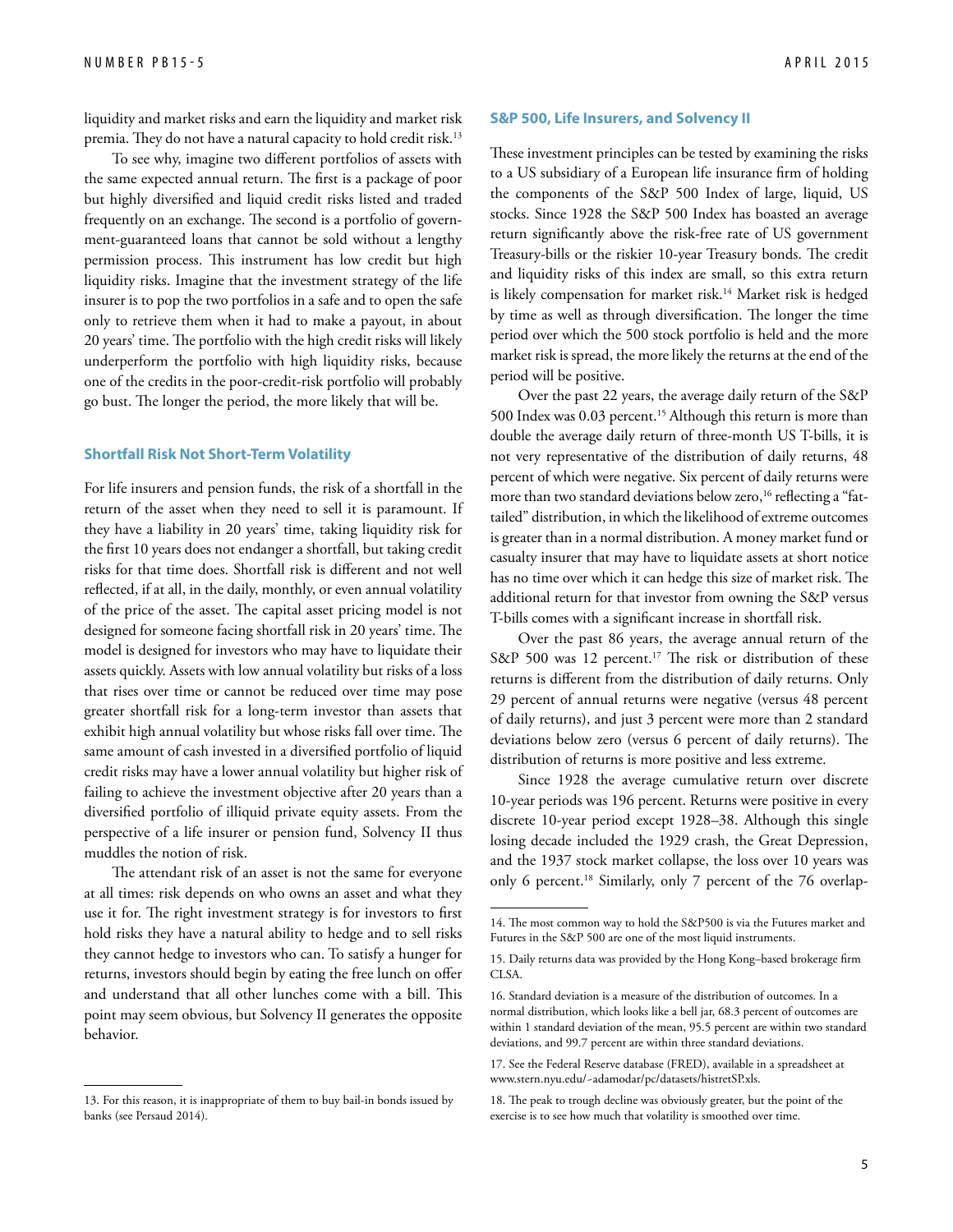ping19 10-year periods since 1928 were negative. These results are consistent with the proposition that liquidity and market risks fall with time, so the shortfall risk for an investor with long-term liabilities is reduced by holding assets with low credit risks but high market and liquidity risks.

The picture is stronger still if one looks at 20-year time periods, though there are only a few discrete ones. The average return is 583 percent (370 percent if the 1938–58 period is removed, on the grounds that the rebound from the Great Depression to postwar euphoria is unlikely to be repeated).

# **Solvency II risks pushing insurers and their policy holders into serious deficits and losses.**

In none of the four discrete 20-year periods or the 66 overlapping 20-year periods were returns negative. There was also no negative return in investing in 10-year Treasury bonds over the same 20-year periods. However, the average 20-year return for 10-year US government bonds was much lower than for equities, at 165 percent (120 percent if the best decade, 1988–2008, is removed, on the grounds that the great disinflation is unlikely to be repeated).

When considering the shortfall risk of assets that back long-term liabilities such as life insurance and pensions, the impact of inflation on long-term returns should probably also be considered, because consumers are more concerned with the real value (after inflation) of a future pension or life insurance payout than the nominal value. Real equity returns over 10- or 20-year holding periods are arguably safer as well as more rewarding than for government securities. Since 1928 the average real 10-year cumulative return on equities was 113 percent, with only one decade of negative real returns (–17 percent in 1968–78). Over the same period, the average real annual cumulative return on US government bonds was 29 percent (one-fourth as great), with two decades of negative performance (–13.7 percent in 1938–48 and –3 percent in 1968–78). There are only nine discrete 10-year periods since 1928. If one considers overlapping 10-year windows, equities had a positive real return 89 percent of the time and US government bonds just 66 percent of the time.

Unlike a money market fund, a life insurance or young pension fund (with a high concentration of payouts in 20 years' time and a low probability of payouts in the short term) does not need to liquidate the majority of its portfolio in the short term. It can earn the substantial market risk premium available in moving from bonds to equities without increasing shortfall risk substantially and not increasing shortfall risk at all if one considers real returns.

#### **Consumer Protection**

In light of the theory of investment risk argued above, some regulators prefer to play it safe. But in so doing, these regulators are the slaves of a defunct financial theory, as John Maynard Keynes might say. That theory equates all financial risk to annual value-at-risk estimates, an idea that proved inadequate during the last crisis (Persaud 2002). Even worse, in this case playing it safe means shifting risk to the people least able to bear it—consumers of insurance and pensions.

In particular, forcing life insurers to hold liquid assets when they do not need liquidity raises the price of life insurance, causing the average consumer to buy less of it.<sup>20</sup> Consumers are therefore likely to be underinsured. Solvency II thus shifts insurance risk from institutions with full-time professionals that pool and spread risks to parties least able to do so.

Moreover, regulators are pushing life insurers into bonds when the outlook for long-term bond returns is skewed to the downside. Near-zero interest rates, modest economic growth, postcrash risk aversion, geopolitical uncertainty, and a massive bond-buying program that has just ended in the United States have pinned bond prices to the ceiling. A whole constellation of stars would have to be correctly aligned if prices are not to fall to more normal levels or real bond returns not to become negative. Basel II capital adequacy rules helped push banks into securitized housing loans. Solvency II risks pushing insurers and their policy holders into serious deficits and losses.

#### **Systemic Risks**

Life insurers or young pension funds holding good-quality credits with high liquidity and market risks (such as diversified portfolios of public equities or infrastructure bonds) is

<sup>19.</sup> The standard framework for analyzing the statistical distribution of returns assumes that each return is independent and so we should use returns over discrete 10-year periods, such as 1928 to 1937 and 1938 to 1947 where there is no overlap of years. However, because there are few discrete 10-year periods and even less 20-year periods for which reliable data are available, and fewer data points raises the risk that our inferences are overly influenced by how we divided up the 10-year periods or our starting point, it is useful to compare our results with overlapping periods, such as 1928 to 1937, 1929 to 1938, 1930 to 1939 etc. If the two distributions are similar we can have more confidence in our inferences.

<sup>20.</sup> The average consumer is liquidity constrained and insurance is viewed as a luxury good—which is consumed more when income rises and less when income falls. Consequently, if the price of insurance rises, the average consumer is likely to respond by buying less insurance rather than skimping on the grocery bill or other goods considered necessary.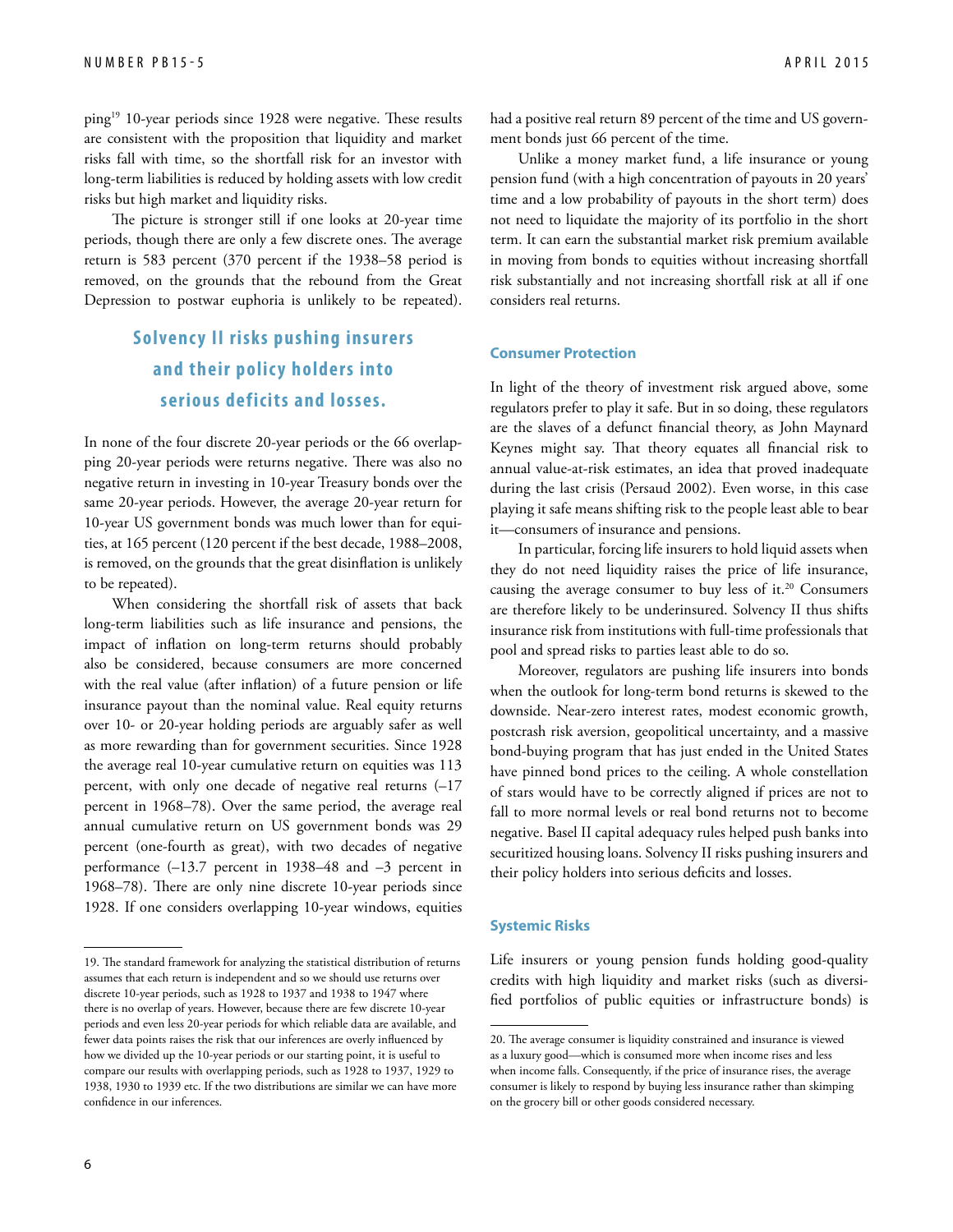right from an investment perspective and from the perspective of the buyer of insurance, who gets more coverage for a given premium. It is also right from a systemic risk perspective. If these market and illiquid risks were held by short-term investors, such as money market funds, hedge funds, or banks, there would be periods of steep, self-feeding declines in asset prices as they tried to offload the same assets at the same time whenever liquidity or market conditions turned down, pushing up short-term volatility and reported risk, prompting more sales and price declines.

The life insurer or pension fund uninterested in short-term volatility would be the ideal counterparty for a bank wanting to sell a package of market and liquidity risks where the bank had retained the credit risks. There are clear individual and systemic benefits of this type of risk transfer. Too often in the past the opposite risk transfer took place, because the transfers were not driven by where the greatest risk capacity was to be

# **Solvency II will make equity and other risk assets an endangered species in the por tfolios of life insurers and pension funds.**

found but by where the regulatory capital charges were lowest. Life insurers were probably seduced by the low capital charges incurred by buying packages of securitized credit risks with high credit ratings. AIG most famously did so, but other insurers were guilty of similar conduct if on a smaller scale.<sup>21</sup>

Arguably, no reasonable amount of capital can guarantee safety to a financial system if risks are held in the wrong places: if the liquidity risks are held by those who have no liquidity and if all the credit risks are held by those who have little capacity to diversify them. Solvency II will make equity and other risk assets an endangered species in the portfolios of life insurers and pension funds. If instead capital requirements were based on shortfall risk (i.e., the risk that an asset when sold will not be sufficient to meet a liability), more than \$15 trillion assets just 30 percent of all assets of life insurers and pension funds might be placed in assets that could absorb the financial systems market and liquidity risks as well as providing a better return for policy holders.<sup>22</sup> From a regulatory perspective, risk capacity is a more critical concept than "market-consistent valuations" and "risk sensitivity." It is a disappointment that it remains neglected by regulators.

#### **Economic Growth**

Investment is critical to economic growth. All else equal, the lower the cost of capital, the higher the level of investment. Investment assets tend to have long development times, and they are often large and not easily divisible: Half a train station is not as easily saleable as a completed one.

Long-term investments carry substantial liquidity and market risks. Funding costs would be lower if they were financed by companies with a natural capacity for taking liquidity and market risks (such as life insurers and pension funds). Denying these natural buyers of long-term assets the ability to do so will raise the cost of capital, reduce investment, and retard economic growth.

How much lower the investment would be depends on the size of long-term savings and the degree to which short-term savers can substitute for long-term savers in the holding of longterm assets. Both factors suggest that it is likely to be significant. In Europe life insurers and pension funds own about €10 trillion of assets, more than half of EU GDP or of all institutionally owned assets. If Solvency II did not get in the way, a life insurer with 20-year liabilities would always be able to outbid a hedge fund that offers near-immediate liquidity to its investors, because the insurer does not need to find a costly hedge for the liquidity risks. These investors are therefore not easily substitutable.

#### **What Is to Be Done?**

A different but more straightforward approach to the solvency capital requirement of Solvency II would reflect the risk that an investment falls short of what is required. The shortfall risk of an asset is not independent of but linked to the liability it is intended to cover. If the liability is an expected payout of  $€100,000$  in 20 years' time and the asset is a monthly investment in a basket of public equities, the data on the 20-year returns of the asset can help estimate the maximum shortfall, 99.5 percent of the time, between the final asset returns and the liability. Capital requirements would be set to offset this risk. This need not be done one liability at a time but with buckets of similar liabilities and buckets of assets matched against them.

Our proposed mechanism would imply different capital requirements than Solvency II. For instance, for a firm with long-term liabilities (such as a life insurer or pension fund), the capital requirements for diversified portfolios of blue-chip

<sup>21.</sup> Everyone tends to fight the last war; avoiding a repeat of AIG has been a strong motivation for insurance regulators in recent years. Arguably, however, AIG was a special case of an insurance company acting like a bank, which could be dealt with more specifically.

<sup>22.</sup> Estimates of the optimal asset allocation of life insurers using short-term volatility as risk but excluding capital charges suggest that 30 percent of the portfolio should be in equities. Shifting to shortfall risk and adding capital charges would lead to higher ratios.